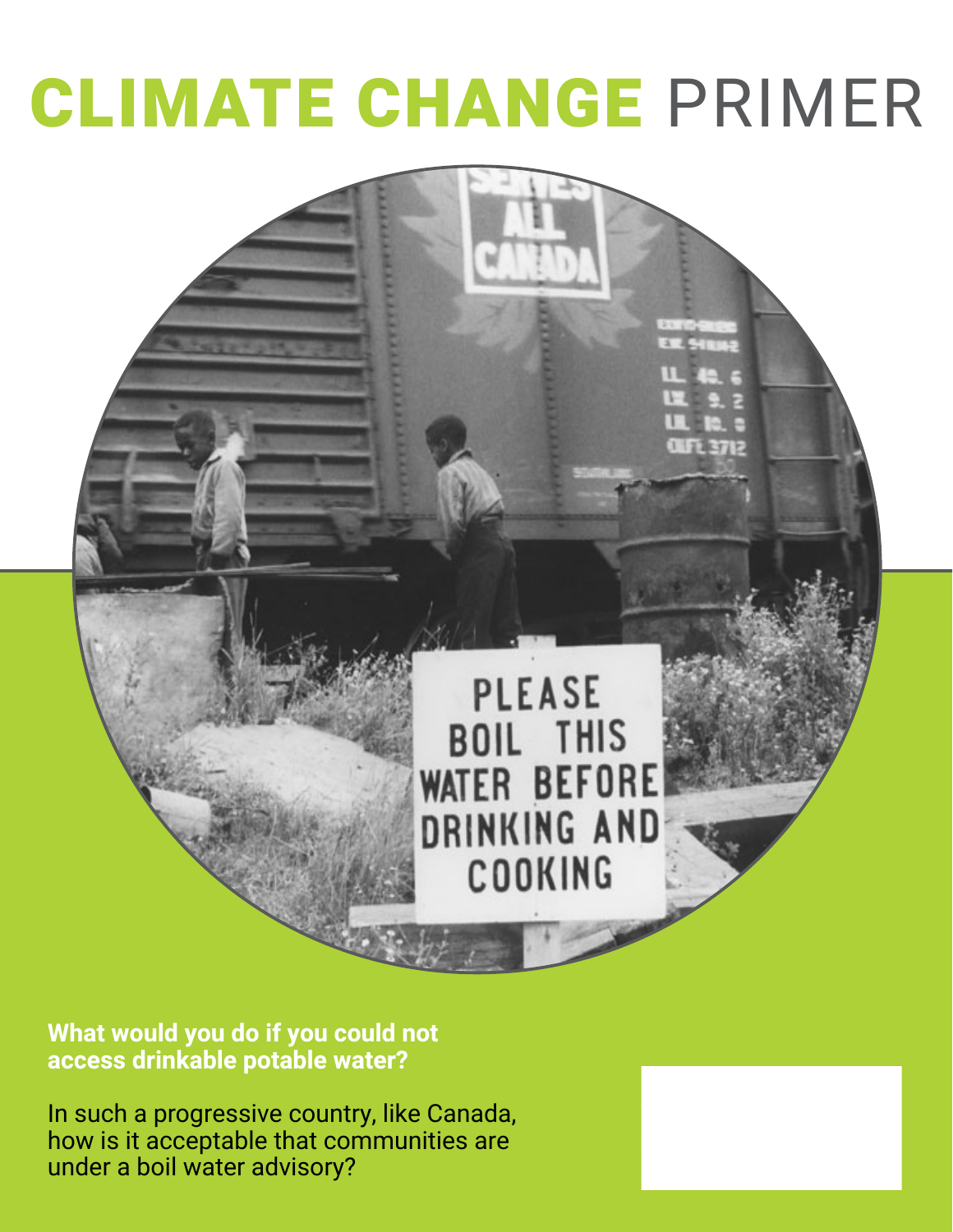# PAGE │2 PAGE │1

# **TERMINOLOGY**

**Climate Change**: Extreme changes in weather patterns that are brought on by human activities such as the emission of greenhouse gases (carbon dioxide, methane) and land usage in the form of industrial agriculture.<sup>1</sup>

**Environmental Racism**: Policies and practices that disproportionately expose Black, Indigenous and racialized communities to hazardous waste, garbage dumps and poor air pollution or impact how these communities' access environmental resources such as clean drinking water.

**Environmental Justice:** When communities have equitable access to resources (e.g. clean water), the ability to determine how resources are used without interference (e.g. corporations) and the political power to influence environmental policies.

**Marginalization:** The process of excluding communities from fully participating in society and benefiting from economic, social and political participation.

**Migration:** Permanent or temporary human movement from one country to another due to economic, political or environmental factors.2

**Displaced/displacement:** The forced movement of people from their home due to economic, political or environmental factors.3

**Colonization:** The process of expropriating resources such as land and imposing political and economic control over those who have been colonized.

**Indigenous Peoples:** The original inhabitants of a geographic area who have a distinct history, culture and language from the population which has occupied the geographic area via colonization and/or migration.

**Green New Deal:** Originating in the United States, the Green New Deal is a set of policies and practices that address environmental sustainability, climate change and economic prosperity; in Canada, it is also incorporating Indigenous reconciliation and migrant justice4 .

1 Climate Altas of Canada. (2019). *Climate change: The basics*. <https://climateatlas.ca/climate-change-basics> 3 International Federation of Red Cross and Red Crescent Societies. (2020). *Complex/mandmade hazards: Dis-*



**Cover Image:** Boys beside Canadian National railcar, Africville, with "Please boil this water before drinking and cooking" sign in foreground. [Used with permission from the Nova Scotia Archives Date: ca. 1965. Reference no.: Bob Brooks Nova Scotia Archives 1989-468 vol. 16].

#### **CLIMATE CHANGE PRIME**



Copyright © April 2020 by ETFO

Elementary Teachers' Federation of Ontario (ETFO) 136 Isabella Street, Toronto, ON M4Y 0B5 416-962-3836 or 1-888-838-3836 etfo.ca

Follow us online at:



**ETFOprovincialoffice** 

@ETFOeducators



<sup>2</sup> United Nations. (n.d.). *Migrations.* <https://www.un.org/en/sections/issues-depth/migration/index.html>

*placed populations*. [https://www.ifrc.org/en/what-we-do/disaster-management/about-disasters/definition-of-hazard/](https://www.ifrc.org/en/what-we-do/disaster-management/about-disasters/definition-of-hazard/displaced-populations/) [displaced-populations/](https://www.ifrc.org/en/what-we-do/disaster-management/about-disasters/definition-of-hazard/displaced-populations/)

<sup>4</sup> The Pact for a Green New Deal. (n.d.). Building a vision for a green deal for everyone.<https://greennewdealcanada.ca/>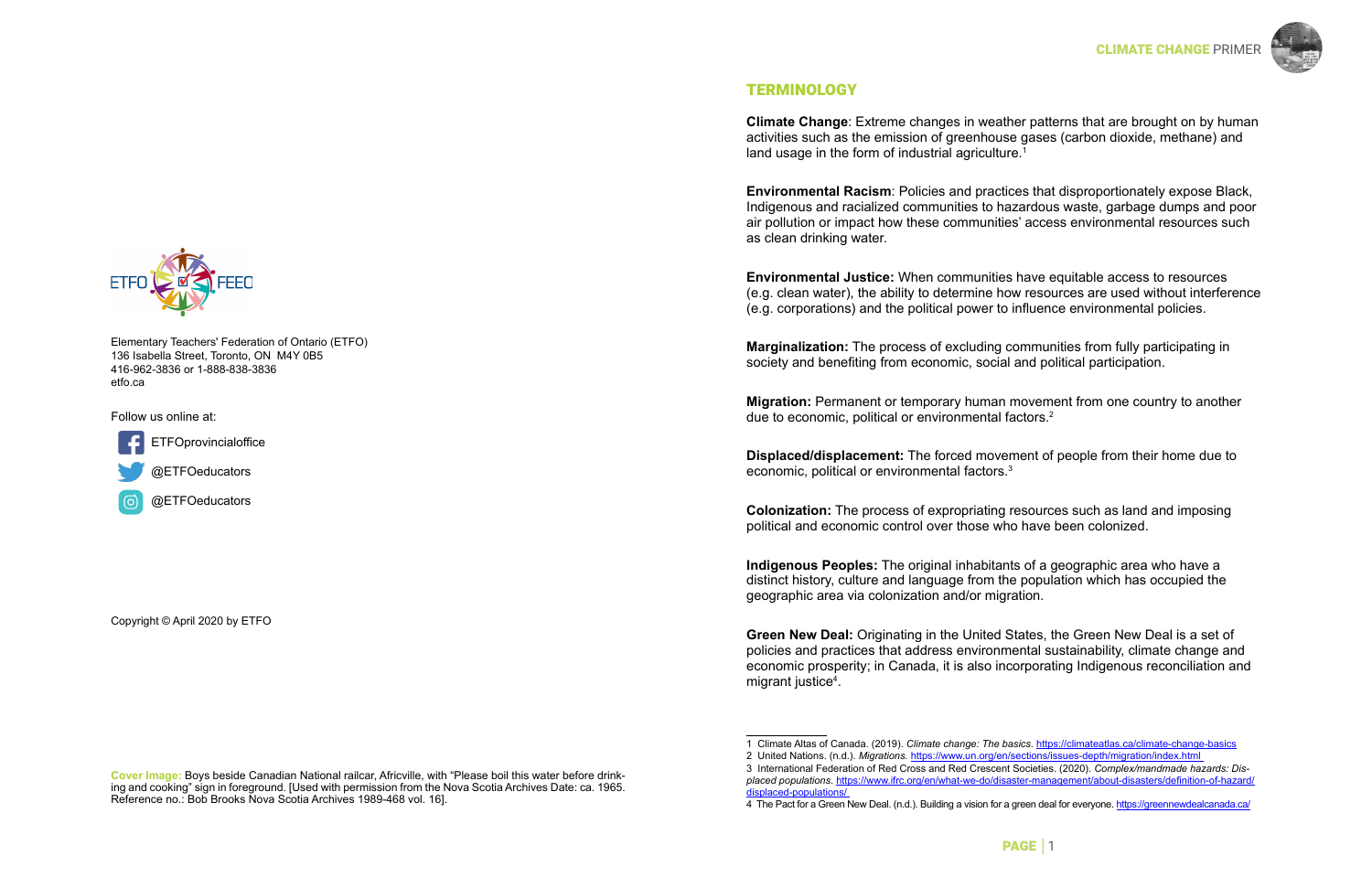# PURPOSE

As part of ETFO's ongoing efforts towards equity and social justice, this new resource was developed to inform the membership about how the themes such as environmental racism, colonization and migration merge with climate change. This resource includes terminology, case studies, acknowledgement of change makers, and resources for members to build their knowledge and understanding to inform their instructional practices. ETFO Members play an important and crucial role in raising awareness and creating learning environments for students that promote dialogue using a social justice and equity lens. This resource is accessible at the ETFO website under Building a Just Society. (when we provide the link, it can be included).

# INTRODUCTION

With melting polar ice caps, catastrophic forest fires and record-breaking heat waves becoming our collective reality, how did this all begin? What we now refer to as climate change (formally called the greenhouse effect) raised concern in 1988 for scientists to call for a 20% cut in carbon dioxide emissions.<sup>5</sup> Since 1990, the need for the governments to curb emissions and adopt practices for a sustainable future has resulted in the formation of the Intergovernmental Panel on Climate Change ([IPCC](https://www.ipcc.ch/)) and the development of international agreements such as the [Rio Convention,](https://unfccc.int/resource/docs/publications/rio_20_adaptation_brochure.pdf) [Kyoto](https://unfccc.int/process-and-meetings/the-kyoto-protocol/what-is-the-kyoto-protocol/kyoto-protocol-targets-for-the-first-commitment-period)  [Protocol](https://unfccc.int/process-and-meetings/the-kyoto-protocol/what-is-the-kyoto-protocol/kyoto-protocol-targets-for-the-first-commitment-period) and the [Paris Agreement](https://unfccc.int/process-and-meetings/the-paris-agreement/the-paris-agreement).

With more environmental and historical awareness, a growing concern for the disproportionate ways in which different communities experience climate change has led to the climate justice movement. By integrating social and economic inequality into climate action, it becomes more apparent that displacement, migration and food scarcity affect the most marginalized communities. According to the International Organization for Migration, in 2018 the climate migration led to "17.2 million new displacements associated with disasters in 148 countries and territories."6

Greater awareness of how environmental action and how social justice intersect has also led to more solidarity between movements. Indigenous and racialized communities have been organizing on environmental racism as a result of historical inequities related to access to resources or contemporary issues around urban planning and exposure to environmental contaminants. The Green New Deal has integrated the need for a sustainable future and economic justice so that all workers can thrive in a green economy. With the immediacy of climate action, we are affirming our interconnectedness and interdependency and realizing that our collective future requires collective action.

# ETFO AND CLIMATE

To address climate and environmental injustices, ETFO supports initiatives that aim to protect the natural environment, including the [People's Climate March](http://www.etfo.ca/drivinglabouraction/etfotakesaction/pages/etfo%20supports%20people%27s%20climate%20march.aspx), the [Say](http://etfo.ca/BuildingAJustSociety/ETFOTakesAction/pages/say%20no%20to%20nestle.aspx)  [No to Nestlé](http://etfo.ca/BuildingAJustSociety/ETFOTakesAction/pages/say%20no%20to%20nestle.aspx) campaign, and also drawing awareness of the [Grassy Narrows water](http://etfovoice.ca/article/making-connections-climate-change-and-social-justice)  [crisis](http://etfovoice.ca/article/making-connections-climate-change-and-social-justice). In supporting members in learning, ETFO highlights environmental [resources](http://etfo.ca/SupportingMembers/Resources/Pages/environmentclimatejustice.aspx) and has included articles in the [Voice magazine.](http://etfovoice.ca/) ETFO assisted in the development of the *[Natural Curiosity 2nd Edition](http://etfo.ca/SupportingMembers/Resources/pages/environmentclimatejustice.aspx): The Importance of Indigenous Perspectives in Children's Environmental Inquiry* resource. The ETFO provincial office is also the [first](http://www.etfo.ca/AboutETFO/MediaRoom/MediaReleases/Pages/ETFO%20Office%20Achieves%20LEED%20Platinum%20Status%20and%20Canadian%20%E2%80%98First%E2%80%99%20in%20Geothermal%20Energy.aspx)  [LEED Platinum certified](http://www.etfo.ca/AboutETFO/MediaRoom/MediaReleases/Pages/ETFO%20Office%20Achieves%20LEED%20Platinum%20Status%20and%20Canadian%20%E2%80%98First%E2%80%99%20in%20Geothermal%20Energy.aspx) office building in Toronto and the first Canadian Geothermal Energy building.

# CASE STUDY - ENVIRONMENTAL RACISM: INDIGENOUS PEOPLES

Indigenous Peoples in Canada have a distinct relationship with the natural environment. As the original inhabitants of Canada, Indigenous Peoples relied solely on the land and natural resources for survival, including dietary, medicines, clothing and shelter, and trade. [Indigenous Knowledge](https://www.ictinc.ca/blog/what-does-indigenous-knowledge-mean) and worldview are directly reflective of the diversity of Indigenous Peoples in relationship to their customary lands. With Canada, and the settlement of newcomers, the political and economic practices were infringed on Indigenous Peoples. The disruption in the ways of life for Indigenous Peoples was impacted through colonial and assimilative practices, including residential schools, the *Indian Act*, and the establishment of reservations, and environmental racism.

One of the main purposes of colonialism was to acquire land and natural resources for economy, and to establish properties for the ever-growing Canadian settler population. In order to access land for mining, lumber, road and railway infrastructures, or for residential uses, many Indigenous Peoples were removed from their traditional lands and relocated to less desired areas. In some cases, Indigenous communities were relocated to areas where flooding would naturally occur. This was just the start of environmental racism. Fast forward to today, the acts of environmental racism continues. Here are just three examples: There are over 100 Indigenous communities that have [water advisories](https://globalnews.ca/news/5887716/first-nations-boil-water-advisories/) in place; the contamination of waters, including Grassy Narrows First Nation and a [mercury spill](https://pulitzercenter.org/reporting/my-ears-keep-ringing-all-time-mercury-poisoning-among-grassy-narrows-first-nation) that occurred between 1962 and 1970 still impacts the people and the fish and wildlife today; and the [Wet'suwet'en Nations](https://globalnews.ca/news/6634179/indigenous-consent-pipeline-protests/)  [protest](https://globalnews.ca/news/6634179/indigenous-consent-pipeline-protests/) to stopping a pipeline go through their lands in fear of contamination.

For many Indigenous groups that have agreed to share the land with Canada (and its settlers) through Treaties and agreements, the impacts of environmental racism persists. The economic gain by industries, governments and citizens has not been equitable for the first peoples of this land. Reconciliation must include a "[duty to](http://www.fngovernance.org/resources_docs/Crown_Duty_to_Consult__Accommodate.pdf)  [consult](http://www.fngovernance.org/resources_docs/Crown_Duty_to_Consult__Accommodate.pdf)" with Indigenous Peoples. The more we learn about these colonial practices and environmental impacts on Indigenous Peoples, the more we can understand our place in the journey to reconciliation.



<sup>5</sup> Marshall, M. (2006). Timeline: Climate change. *New Scientist*. https://www.newscientist.com/article/dn9912-timeline-climate-change/#ixzz6HZ5WEcuY

<sup>6</sup> Lonesco, D. (2019). *Let's Talk About Climate Migrants, Not Climate Refugees*. United Nations. [https://www.](https://www.un.org/sustainabledevelopment/blog/2019/06/lets-talk-about-climate-migrants-not-climate-refugees/) [un.org/sustainabledevelopment/blog/2019/06/lets-talk-about-climate-migrants-not-climate-refugees/](https://www.un.org/sustainabledevelopment/blog/2019/06/lets-talk-about-climate-migrants-not-climate-refugees/)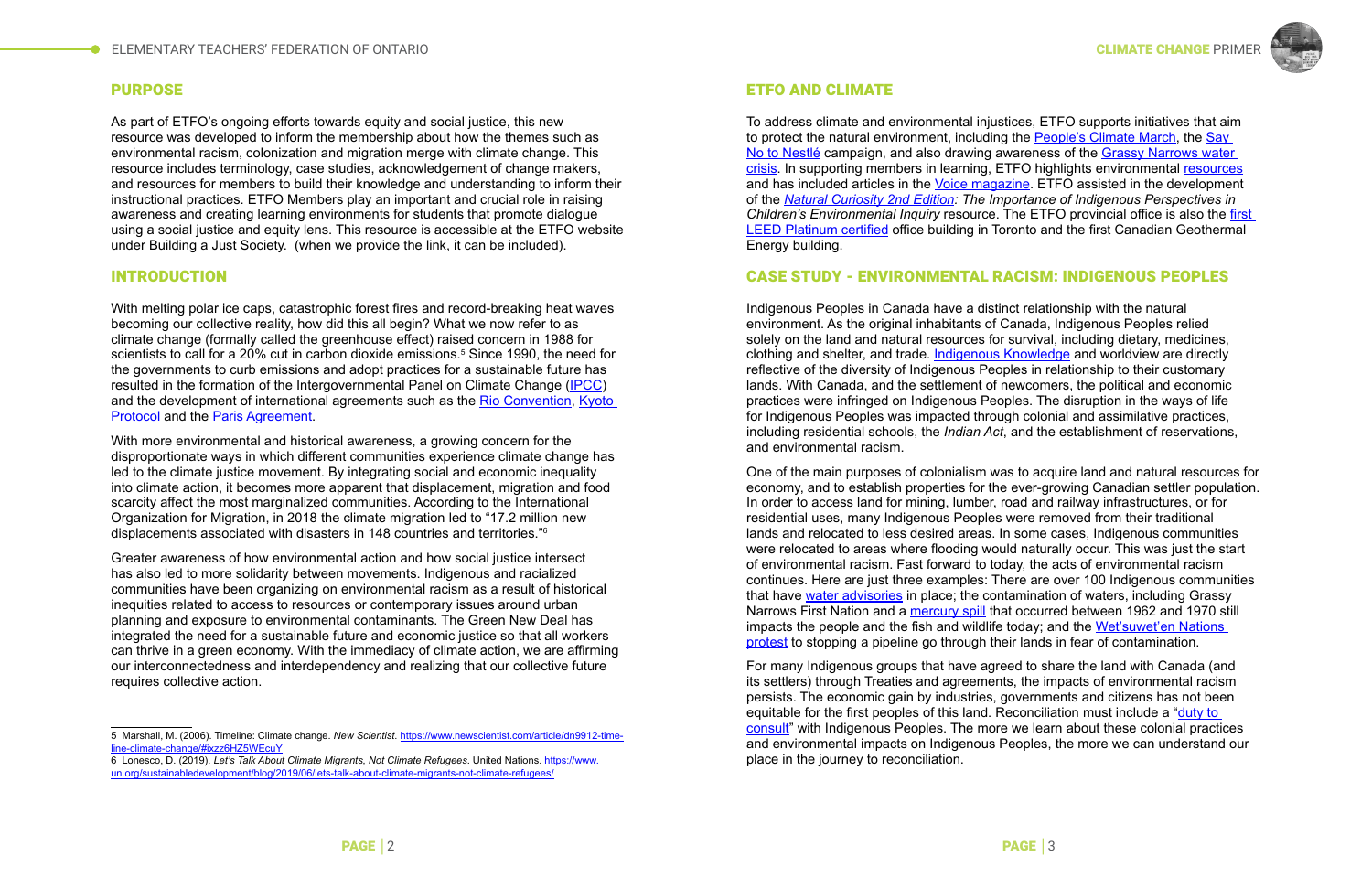# CASE STUDY - ENVIRONMENTAL RACISM: AFRICAN CANADIANS

Much like Indigenous groups in Canada, the history of African Canadian communities is one that is largely centered on them routinely being the victims of systematic, intentional oppression from the government and the dominant group in society. Examples of well-developed economic communities such as [Hogan's Alley](https://www.vancouverheritagefoundation.org/place-that-matters/hogans-alley/) in British Columbia and [Africville](https://humanrights.ca/story/the-story-of-africville) in Nova Scotia had to contend with having their communities being built near garbage dumps, railways and other neglected, less desirable areas. Africville specifically provides an example that we can all learn from. A community largely made up of slaves who escaped from the United States, Africville was established in the 1800's with many individuals who served in the [War of 1812.](https://www.thecanadianencyclopedia.ca/en/article/the-coloured-corps-african-canadians-and-the-war-of-1812) Once settled, the following quote provides context on the numerous challenges these Canadians faced:

"Throughout the 20th century, the City of Halifax never extended water or sanitation services to the residents of Africville, even though it collected taxes from property owners there. The City dumped its garbage in Africville, poisoning the community with mounds of toxic waste. Hospitals dumped medical waste in Africville. The City even ran a sewer pipe from hospitals into the Africville water supply, silently serving the people a toxic cocktail."7

Though it didn't get past the second reading, environmental racism was such a key, reoccurring issue in Nova Scotia that an "Environmental Protection Act" bill was created in 2015.8 The later destruction of this community would be replicated in Hogan's Alley, British Columbia and more recently in parts of Toronto such as [Regent Park,](https://www.theglobeandmail.com/news/toronto/regent-park-a-look-back-through-the-years-at-canadas-oldest-social-housing-project/article27612426/) where communities that were once neglected and ignored become "revitalized" for profit through mass evictions and destruction.

#### CASE STUDY - CLIMATE ACTION IS POLITICAL WORK

Without the political will of governments, the climate crisis will continue. In 2018, the Intergovernmental Panel on Climate Change (IPCC) reported the impacts of an increase in global warming of 1.5 degree Celsius above pre-industrial levels (the historical period known as the industrial revolution). The report detailed the adverse effects of climate change on ecosystems and human communities and the necessity for national governments to mitigate these effects through policies and practices.

In Ontario, the Ford Government ended the [Cap and Trade program](https://www.ontario.ca/page/cap-and-trade) as one of its election promises. This initiative put a limit on GHG emissions by companies and allowed them to trade allowances if they were under limits or buy allowances if they were over.11 In 2018, the *[Made in Ontario Environmental Plan](https://www.ontario.ca/page/made-in-ontario-environment-plan)* was developed, however, it has been critiqued for not meeting the necessary reduction in GHG emissions. By 2030, the Liberal government had committed to reduce emissions by 37 percent below 1990 levels.<sup>12</sup> In comparison, the Ford Government has set a 30 percent below 2005 levels.13 Given the necessity to bring down GHG emissions, governments at all levels need to act. Immediate actions such as financial incentives for green industries and investing in accessible public transit can be achieved if the climate crisis becomes a political priority. However, longer term strategies such as a transition to a low-carbon economy is required so that the climate crisis does not become a climate emergency.

# **CONCLUSION**

At the national level, carbon pricing has been adopted as a way to curtail greenhouse gas (GHG) emissions while also providing financial incentives for industry and individuals. Referred to as the *Greenhouse Gas Pollution Pricing Act*, "the federal carbon pollution pricing system contains a trading system for large industry, known as the output-based pricing system and a regulatory charge on fuel (fuel charge)."9 In spite of these efforts, Canada is one of the largest GHG emitters in the world.<sup>10</sup>

As the climate crisis continues to intensify, the priority for all of us as members and global citizens is to prepare students for the pending challenges that await them as adults. While the situation can appear quite dire, students also rely on us for hope and resources that can confirm the positive news. This can come in ways that we least suspect such as the ongoing COVID-19 situation. The dangers and direct impacts that it has presented are numerous but there have been positive developments environmentally including the manner in which the earth is quickly regenerating itself. Many areas have reported dramatic decreases in CO2 emissions as industries are put on pause as well as water supplies and natural habitats being restored to their natural states. In moving forward, we can take some of the lessons that we've learned from this situation and apply them on a regular basis.

The environment is something that every human relies on to survive. The protection of this is critical and the responsibility of every human on the plant, not just those living in Canada. There is a lot of work that needs to be done on our part to ensure that we leave this world a better place for our future generations. It is also important to learn about the impacts environmental racism has had on specific communities. These impacts, all instilled by the practices and policies of the Government, are not acceptable. Standing together in solidarity to protect the environment and address issues that impact others is necessary. ETFO Members are and can continue be change makers, providing students with factual information on the environmental impacts of green house emissions, recycling, water crisis, and environmental racism.

12 Ontario. (2015). *Ontario First Province in Canada to Set 2030 Greenhouse Gas Pollution Reduction Target*.





<sup>7</sup> Gobby, J. (2019). Environmental Racism in Africville, Nova Scotia, Canada: EJAtlas. [https://www.ejatlas.org/](https://www.ejatlas.org/conflict/africville-nova-scotia) [conflict/africville-nova-scotia](https://www.ejatlas.org/conflict/africville-nova-scotia)

<sup>8</sup> Office of the Legislative Counsel, Nova Scotia House of Assembly. (2018). *Environmental Racism Prevention Act*. [https://nslegislature.ca/legc/bills/62nd\\_2nd/1st\\_read/b111.htm](https://nslegislature.ca/legc/bills/62nd_2nd/1st_read/b111.htm)

<sup>9</sup> Government of Canada. (2019). *How we're putting a price on carbon pollution*. [https://www.canada.ca/en/environ](https://www.canada.ca/en/environment-climate-change/services/climate-change/pricing-pollution-how-it-will-work/putting-price-on-carbon-pollution.html)[ment-climate-change/services/climate-change/pricing-pollution-how-it-will-work/putting-price-on-carbon-pollution.html](https://www.canada.ca/en/environment-climate-change/services/climate-change/pricing-pollution-how-it-will-work/putting-price-on-carbon-pollution.html) 10 Carbon Brief. (2019). *The carbon brief profile: Canada*. <https://www.carbonbrief.org/the-carbon-brief-profile-canada>

<sup>11</sup> Syed, F. (2018). Here's what you need to know about Ontario's termination of cap and trade. *Canada's National*  Observer. https://www.nationalobserver.com/2018/11/01/news/heres-what-you-need-know-about-ontarios-termina-termina[tion-cap-and-trade](https://www.nationalobserver.com/2018/11/01/news/heres-what-you-need-know-about-ontarios-termination-cap-and-trade)

[https://news.ontario.ca/ene/en/2015/05/ontario-first-province-in-canada-to-set-2030-greenhouse-gas-pollution-re](https://news.ontario.ca/ene/en/2015/05/ontario-first-province-in-canada-to-set-2030-greenhouse-gas-pollution-reduction-target.html)[duction-target.html](https://news.ontario.ca/ene/en/2015/05/ontario-first-province-in-canada-to-set-2030-greenhouse-gas-pollution-reduction-target.html)

<sup>13</sup> Ontario. (2019). *Climate change*.<https://www.ontario.ca/page/climate-change>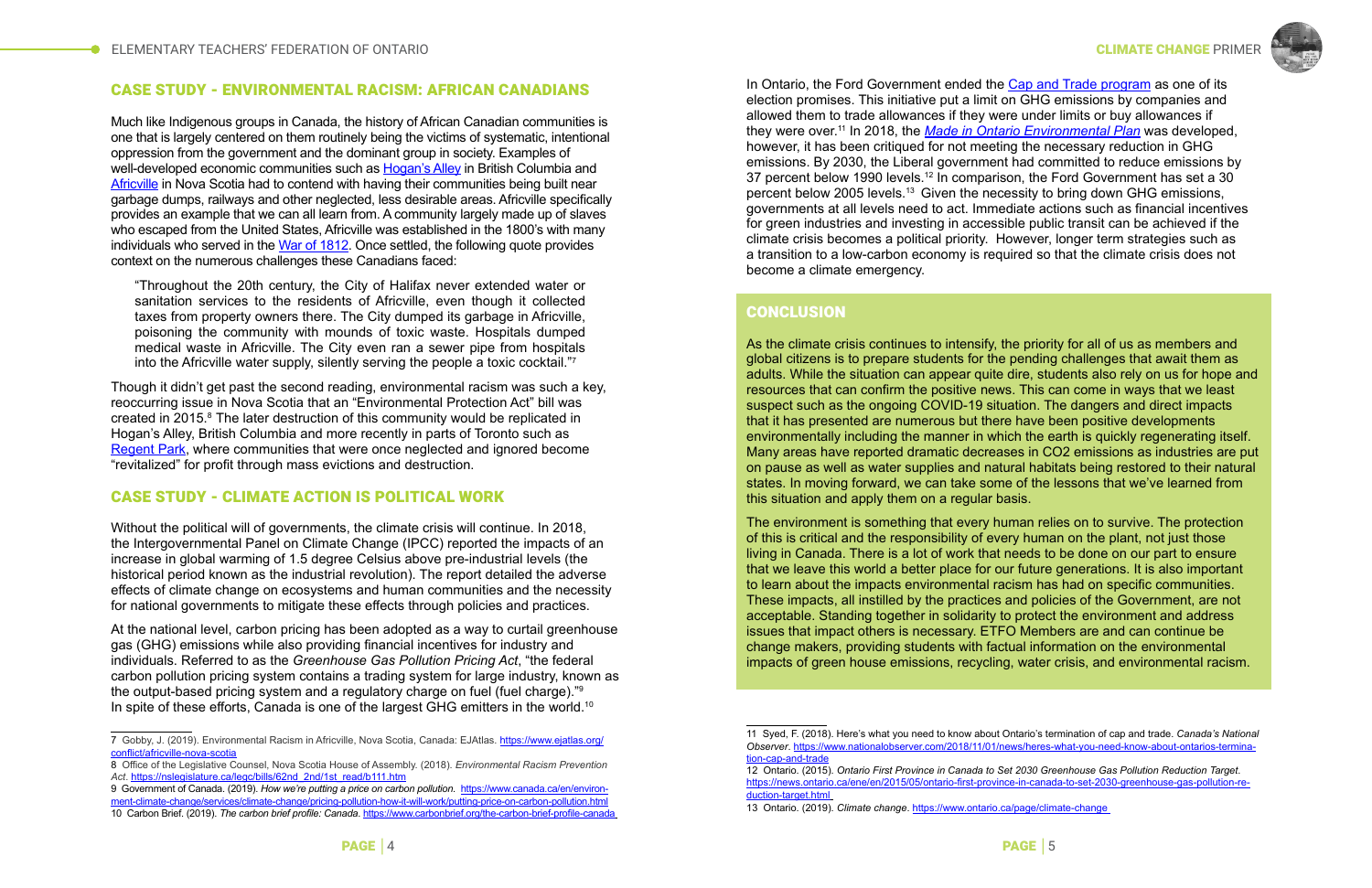



# WHAT CAN YOU DO

The work of educating our population on environmental racism and climate change depends on your voice and role in several ways.

**In the Classroom:** Ensure that all stories on climate change have multiple voices and perspectives listed. If talking about Greta Thunberg, be sure to mention Autumn Pelletier and other diverse perspectives. If we are discussing issues of clean water, ensure that students learn about Flint Michigan, and the fact that this issue is so vital in Indigenous communities in North America, Africa and other parts of the world.

For many years, a group of trade unionists have been advocating within their unions and central labour bodies to put issues of racism and discrimination – in the workplace and unions – higher on labour's agenda. A local chapter of this parent organization was established in 1996 and in recent years, they have become leaders in promoting the cause of environmental racism. By establishing lessons and curriculum in partnership with the ACW (Adapting Canadian Work), the CBTU is an organization ETFO members should be aware of when thinking of groups fighting for environmental justice for marginalized people. For more information, visit [cbtu.ca](http://cbtu.ca/).

**As a Member:** Your local and provincial office make decisions everyday that can impact our environment that go beyond choosing to recycle (which we hope is being done a regular basis). Choosing to print and create new materials, purchasing bottled water and/or considering which charitable organizations you would like to support are all factors that can impact the environment locally and internationally. Be sure to consider the impacts that marginalized folks in your area face and see how ETFO, as a social justice-based organization, can stand in solidarity with and support local/ regional causes. Environmental justice is social justice.

# CHANGE MAKERS

There are many people doing social and environmental justice work. These individuals are change makers. They are seeking ways to change practices, policies and laws in order to protect the natural environment and to end environmental racism. Here are three change makers to learn about.

#### **The Coalition of Black Trade Unionists (CBTU)**

"Gentrification is Environmental Racism: Affordable Housing for All."

#### **David Suzuki**

"We are creatures of the Earth, and everything we learn about the Earth teaches us about ourselves."

David Suzuki is an internationally recognized geneticist popular television host and vocal environmental activist. Since 1979, he has hosted CBC's *The Nature of Things* which is a documentary series about science, technology and society. He co-founded the David Suzuki Foundation in 1990 which has been raising awareness about myriad environmental issues ranging from biodiversity to environmental rights. David Suzuki has used scientific research and his fame to also advocate for First Nations communities, environmental justice and climate change. For information, visit [davidsuzuki.org](https://davidsuzuki.org).

#### **Idle No More**

"Idle No More calls on all people to join in a peaceful revolution, to honour Indigenous sovereignty, and to protect the land and water"

The movement began with four women from Saskatchewan (both Indigenous and non-Indigenous) who, in 2012, stood up against Government legislation that would impede on Indigenous sovereignty and impact the environment. Thousands of Indigenous Peoples and allies across Canada joined in unity to stand up for protection of the environment and to protest neo-colonialism. This grassroots movement has inspired many teach-ins across the country and resources have been compiled to educate and inform others on the historical and current realities that Indigenous Peoples are faced with today, including oppression, discrimination and environmental racism. For more information, visit [idlenomore.ca](http://www.idlenomore.ca/).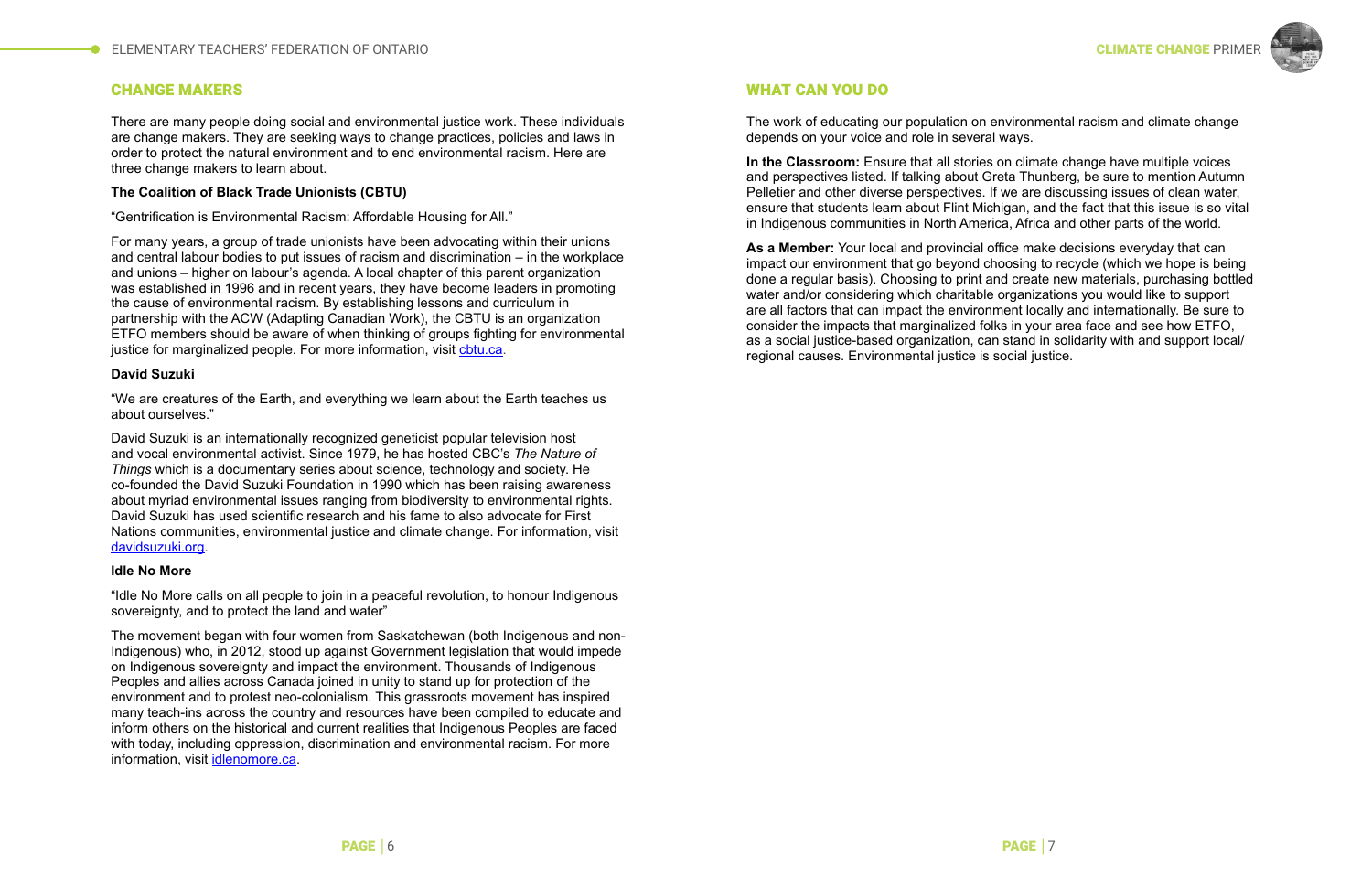# RESOURCES

Andrew, K. (2019). The Water Walker. [Book Review]. *ETFO Voice*. [http://etfovoice.ca/](http://etfovoice.ca/book/water-walker) [book/water-walker](http://etfovoice.ca/book/water-walker)

CBC Digital Archives. (n.d.). *For teachers: Environmental racism*. [https://www.cbc.ca/](https://www.cbc.ca/archives/lesson-plan/for-teachers-environmental-racism) [archives/lesson-plan/for-teachers-environmental-racism](https://www.cbc.ca/archives/lesson-plan/for-teachers-environmental-racism)

CBTU Canada. (2009). *Lessons on Indigenous groups and safe water*. [http://cbtu.ca/](http://cbtu.ca/about/mission/) [about/mission/](http://cbtu.ca/about/mission/)

ETFO. (2016). *Celebrating 21 First Nations, Métis and Inuit Women for their contribution in arts, education, politics, environmental work and human rights*. [https://](https://etfofnmi.ca/?page_id=1689) [etfofnmi.ca/?page\\_id=1689](https://etfofnmi.ca/?page_id=1689)

ETFO. (2019). *A Social Justice Companion Resource to the ETFO FNMI Women Poster*. [https://etfofnmi.ca/?page\\_id=1728](https://etfofnmi.ca/?page_id=1728)

LSF. (n.d.). Pedagogical resource. [http://lsf-lst.ca/en/projects/teacher-resources/](http://lsf-lst.ca/en/projects/teacher-resources/pedagogical-resources) [pedagogical-resources](http://lsf-lst.ca/en/projects/teacher-resources/pedagogical-resources)

ETFO. (2019). *Starting from the heart: Going beyond a land acknowledgement*. [https://](https://etfofnmi.ca/wp-content/uploads/2019/10/Going-Beyond-A-Land-Acknowledgement-FINAL-VERSION.pdf) [etfofnmi.ca/wp-content/uploads/2019/10/Going-Beyond-A-Land-Acknowledgement-](https://etfofnmi.ca/wp-content/uploads/2019/10/Going-Beyond-A-Land-Acknowledgement-FINAL-VERSION.pdf)[FINAL-VERSION.pdf](https://etfofnmi.ca/wp-content/uploads/2019/10/Going-Beyond-A-Land-Acknowledgement-FINAL-VERSION.pdf)

ETFO. (n.d.). *Black history month*. [http://www.etfo.ca/BuildingAJustSociety/](http://www.etfo.ca/BuildingAJustSociety/EquityResources/Pages/BlackHistory.aspx) [EquityResources/Pages/BlackHistory.aspx](http://www.etfo.ca/BuildingAJustSociety/EquityResources/Pages/BlackHistory.aspx)

Government of Canada. (2010). *The learning circle: Classroom activities on First Nations in Canada - ages 8 to 11*. [https://www.rcaanc-cirnac.gc.ca/eng/131653029410](https://www.rcaanc-cirnac.gc.ca/eng/1316530294102/1535458624988) [2/1535458624988](https://www.rcaanc-cirnac.gc.ca/eng/1316530294102/1535458624988)

Greenpeace International. (2018). *The story of climate justice*. [https://www.youtube.](https://www.youtube.com/watch?v=0KYSXhiEgSI) [com/watch?v=0KYSXhiEgSI](https://www.youtube.com/watch?v=0KYSXhiEgSI)

IPCC. (n.d.). *Global warming of 1.5 degrees celcius*.<https://www.ipcc.ch/sr15/>

Ma, H. (2019). Nibi's water song. [Book Review]. *ETFO Voice*. [http://etfovoice.ca/](http://etfovoice.ca/book/nibis-water-song) [book/nibis-water-song](http://etfovoice.ca/book/nibis-water-song)

Officer, C. (2016). *Unarmed verses*. [Film]. National Film Board of Canada. [https://www.nfb.ca/film/unarmed\\_verses/](https://www.nfb.ca/film/unarmed_verses/)

Teaching Tolerance. (n.d.). *Analyzing environmental justice*. [https://www.tolerance.org/](https://www.tolerance.org/classroom-resources/tolerance-lessons/analyzing-environmental-justice) [classroom-resources/tolerance-lessons/analyzing-environmental-justice](https://www.tolerance.org/classroom-resources/tolerance-lessons/analyzing-environmental-justice)

*The facts about Canadian oil* (LFC). (2020). <https://oilfacts.ca/>

Zorde, I. (2018). The Powerful Impact of Activism: Autumn Peltier on Walking for Water and Standing Up to Make a Difference for the Environment. *ETFO Voice*. [http://](http://etfovoice.ca/feature/interview-autumn-peltier) [etfovoice.ca/feature/interview-autumn-peltier](http://etfovoice.ca/feature/interview-autumn-peltier)